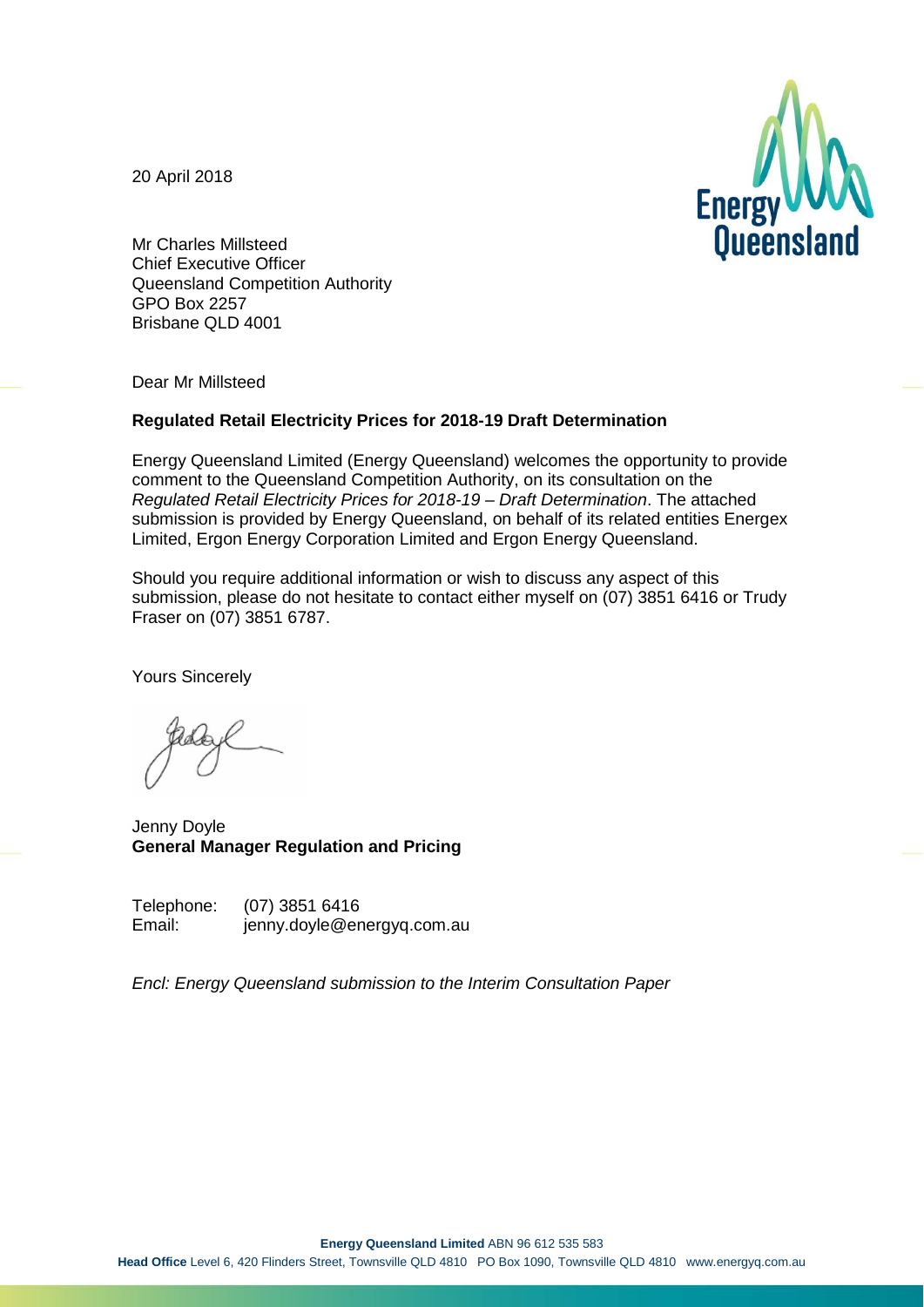# **Energy Queensland Submission on the Regulated Retail Electricity Prices for 2018-19**

# **Draft Determination**

**Energy Queensland Limited** 20 April 2018

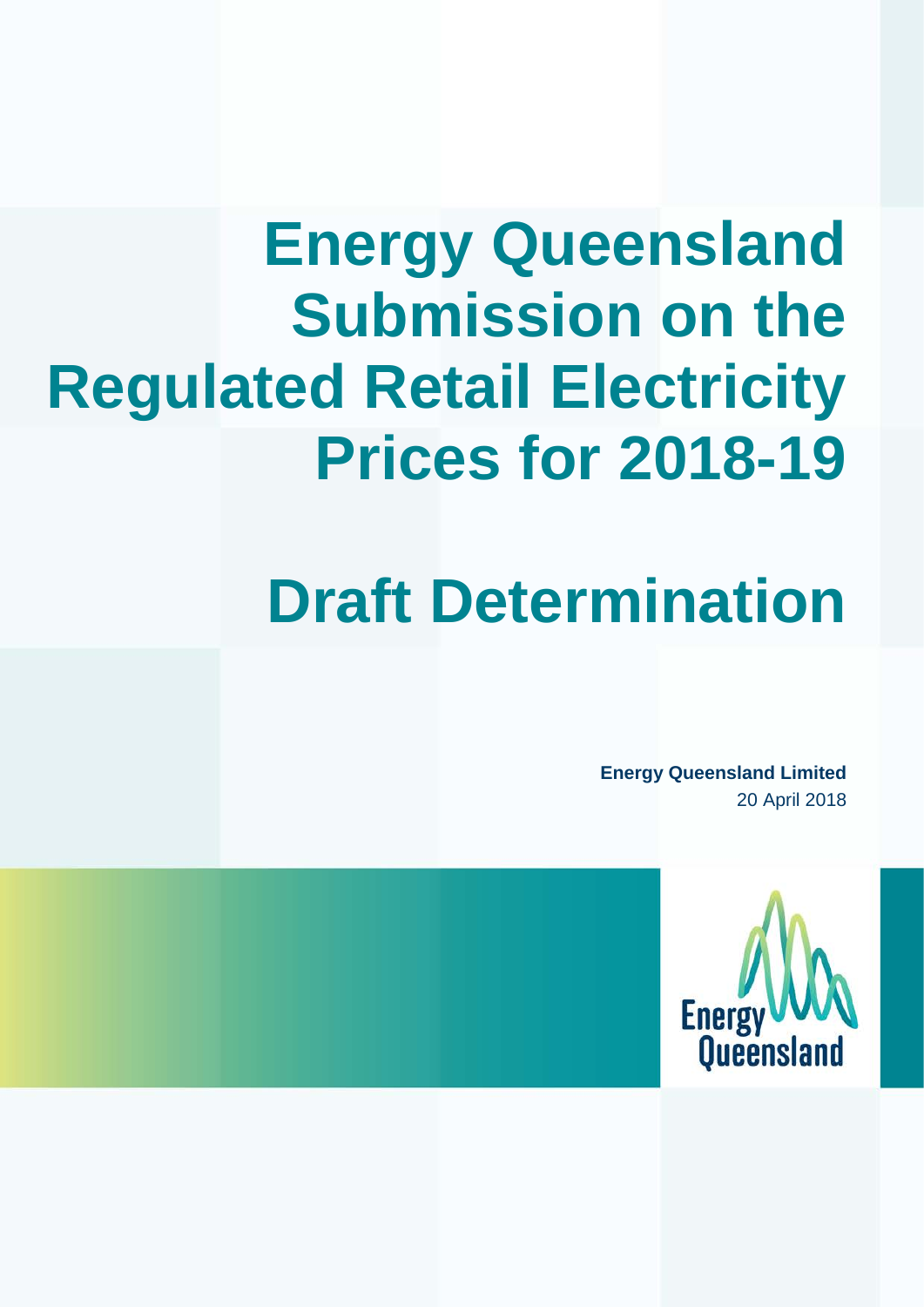#### **About Energy Queensland**

Energy Queensland Limited (Energy Queensland) is a Queensland Government Owned Corporation that operates a group of businesses providing energy services across Queensland, including:

- Distribution Network Service Providers, Energex Limited (Energex) and Ergon Energy Corporation Limited (Ergon Energy);
- a regional service delivery retailer, Ergon Energy Queensland Pty Ltd (Ergon Energy Retail); and
- affiliated contestable business, Yurika Pty Ltd.

Energy Queensland's purpose is to "safely deliver secure, affordable and sustainable energy solutions with our communities and customers" and is focussed on working across its portfolio of activities to deliver customers lower, more predictable power bills while maintaining a safe and reliable supply and a great customer service experience.

Our distribution businesses, Energex and Ergon Energy, cover 1.7 million km2 and supply 37,208 GWh of energy to 2.1 million homes and businesses. Ergon Energy Retail sells electricity to 740,000 customers.

The Energy Queensland Group now includes Yurika, an energy services business creating innovative solutions and technologies. Yurika is a key pillar to ensure that Energy Queensland is able to meet and adapt to developments in the rapidly evolving energy market.

#### **Contact details**

Energy Queensland Limited Jenny Doyle General Manager Regulation and Pricing Email: jenny.doyle@energyq.com.au Mobile: 0427 156 897

PO Box 1090, Townsville QLD 4810 Level 6, 420 Flinders Street, Townsville QLD 4810 www.energyq.com.au

Energy Queensland Limited ABN 96 612 535 583

© Energy Queensland Limited 2016

This work is copyright. Material contained in this document may be reproduced for personal, in-house or non-commercial use, without formal permission or charge, provided there is due acknowledgement of Energy Queensland Limited as the source. Requests and enquiries concerning reproduction and rights for a purpose other than personal, in-house or non-commercial use, should be addressed to the General Manager Customer Strategy and Engagement, Energy Queensland, PO Box 1090, Townsville QLD 4810.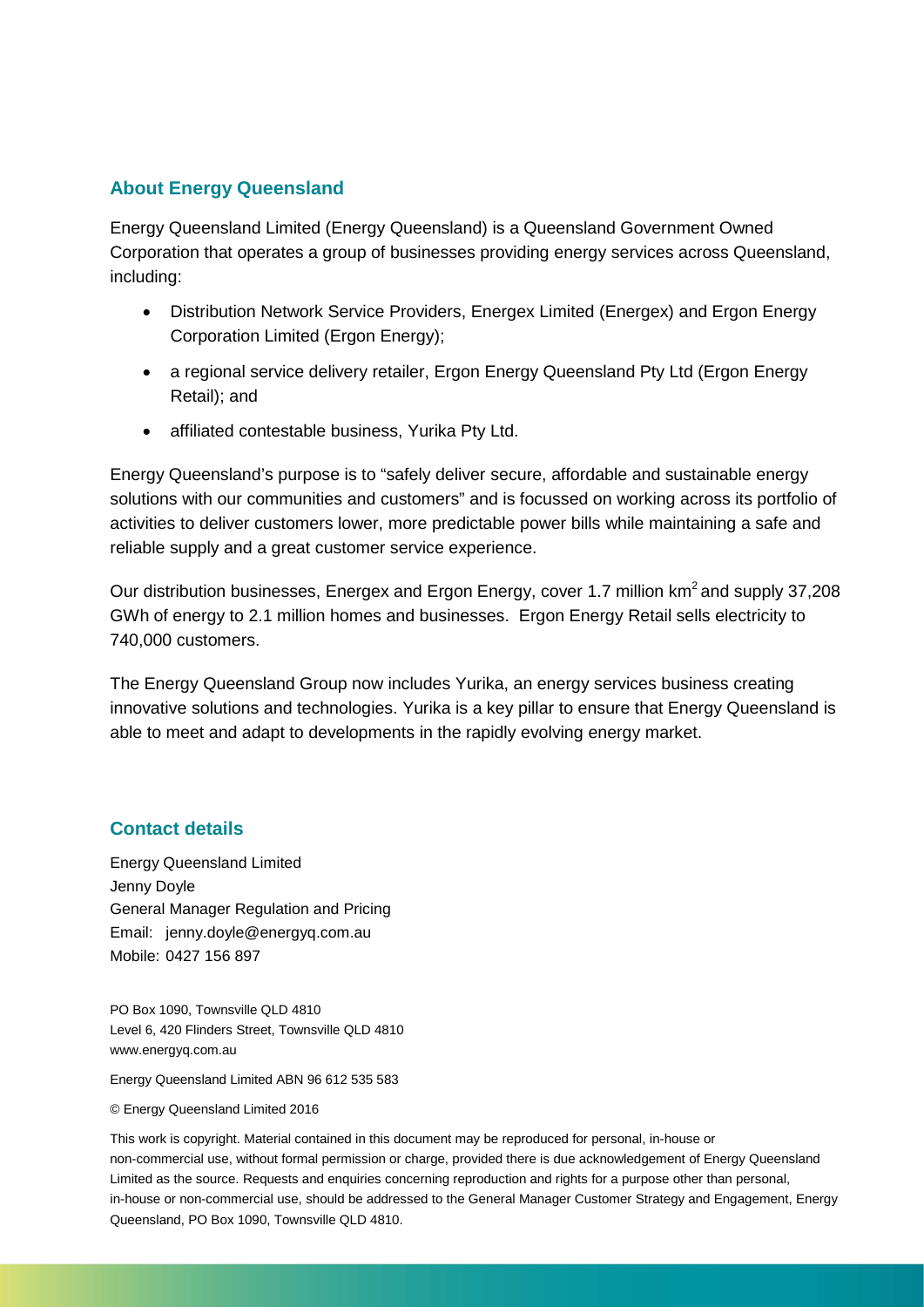# **1 Introduction**

Energy Queensland Limited (Energy Queensland) welcomes the opportunity to provide comment to the Queensland Competition Authority (QCA) on its Draft Determination on Regulated Retail Electricity Prices for 2018-19 (Draft Determination). This submission is provided by Energy Queensland, on behalf of its related entities Energex Limited (Energex), Ergon Energy Corporation Limited (Ergon Energy) and Ergon Energy Queensland Limited (EEQ).

Energy Queensland broadly supports the approach adopted by the QCA to determine the Notified Prices for 2018-19. The next section provides some comments on the Lifestyle Tariff trial, Renewable Energy Target costs and metering charges. Energy Queensland is available to discuss this submission or provide further detail regarding the issues raised, should the QCA require.

# **2 Specific comments**

## **2.1 Lifestyle Tariff trial**

The QCA Draft Determination has based the proposed tariff 15 (T15) retail tariff on the Energex Lifestyle Package (LP) network tariff 6400. This differs from the guidance provided in the Delegation issued by the Minister to base the retail tariff on any new 2018-19 cost reflective residential network tariff submitted to the AER by Ergon Energy.

While the Ergon Energy and Energex LP tariffs are structurally the same, the LP tariffs are based on Long Run Marginal Cost (LRMC) and built up following LRMC pricing principles. However, the Draft Determination has replaced the Ergon Energy LRMC with the Energex LRMC, resulting in a significant change to the LRMC signal in the T15 structure and the rate and distribution of anticipated market adoption.

Analysis undertaken indicates that use of the Ergon Energy based network LP tariff option results in:

• the number of customers better off on T15 (compared to T11) increasing from 35% to 58%;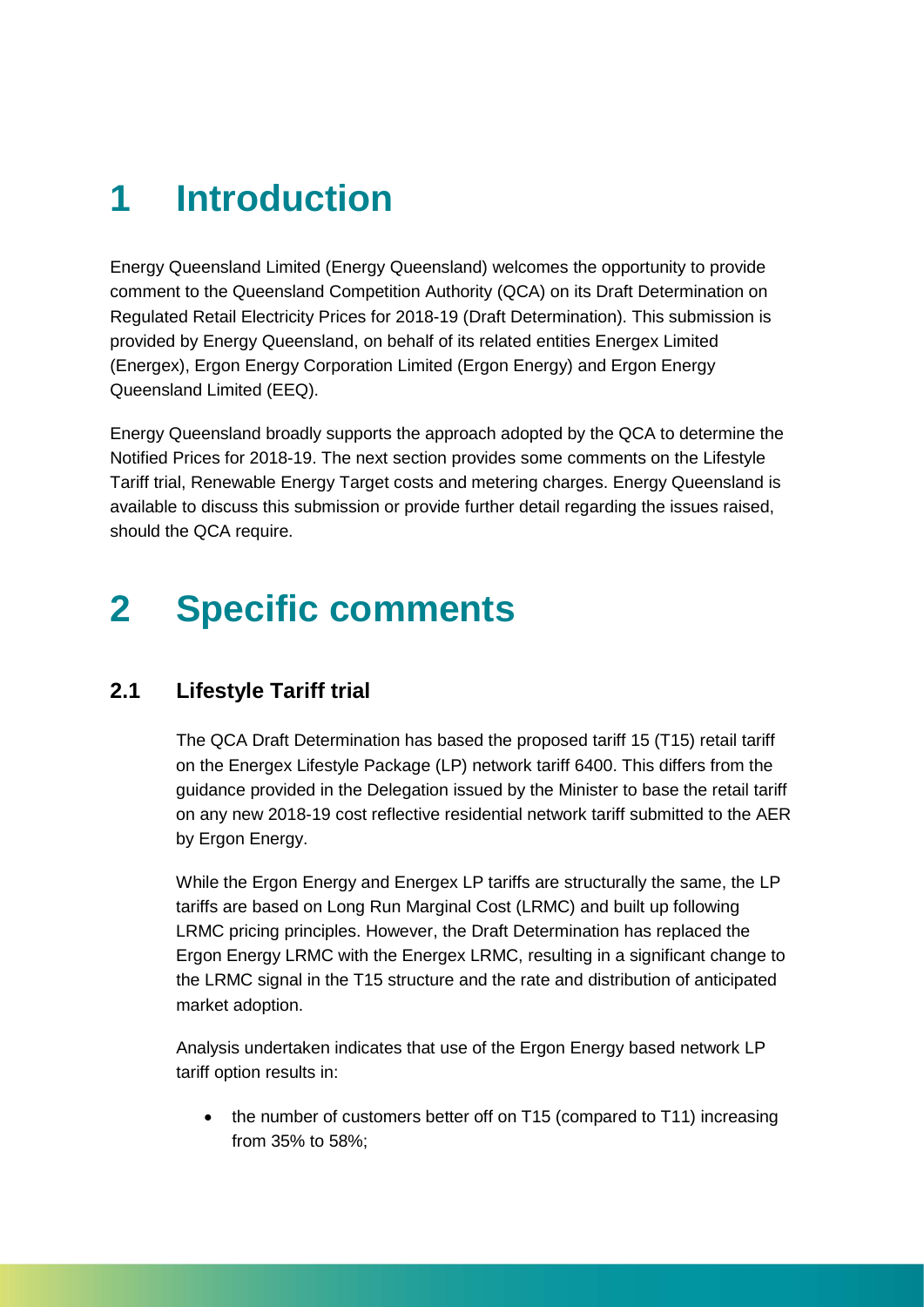- the potentially addressable market expanding to all customers, in particular to include customers using less than 3,500 kWh per annum which includes many vulnerable customers;
- the network bill reduction associated with reducing the maximum summer peak window use of the network more than doubling;
- more scope for retailers to offer products to complement the tariff;
- a more economically efficient outcome as it passes on network usage signals specific to Ergon Energy's network and therefore better realises the benefits of network tariff reform; and
- avoiding the introduction of a new cross subsidy that benefits large consumption customers.

Based on the materially different outcomes between using the Energex and Ergon Energy LP tariffs, Energy Queensland's strong preference is for the QCA to use the recalibrated Ergon Energy Network East Lifestyle Package network tariff as the building block 'N' for T15 (noting that both the Energex and Ergon Energy Network Lifestyle Tariffs as provided by Energy Queensland to the QCA in early 2018 had been calibrated to recover the same amount of revenue).

With regard to the build-up of T15, Energy Queensland believes that a variable retail margin should be applied to the summer peak window (SPW) component of Bands 2 to 5. This proposed change recognises that Bands 2 to 5 incorporate the recovery of both the traditional fixed charge and a smoothed SPW usage charge. The proposed application of the variable margin to the SPW usage charge is effectively the same approach applied to the top-up charge in T15 and the peak demand charge in T14. All three of these charges relate to the customers usage during the SPW and recover costs associated with the customers use of the network during the SPW, albeit that the LP allows a customer to smooth the payment for their level of use over 12 months.

In the Draft Determination, the QCA outline very effectively the fundamental elements of the LP tariff structure and how it operates. As an innovative structure with several new and unique features Energy Queensland believes the gazette would benefit from replicating some of these quite specific details so that the tariff application and operation is transparent, unambiguous and codified to customers accessing the tariff. This would involve more detail and explanation than is in the current draft gazette. To support this clarity, Energy Queensland has provided the attached tariff information to consider for explicit incorporation in the gazette. Energy Queensland is happy to work with the QCA in terms of how this information may be effectively incorporated into the gazette.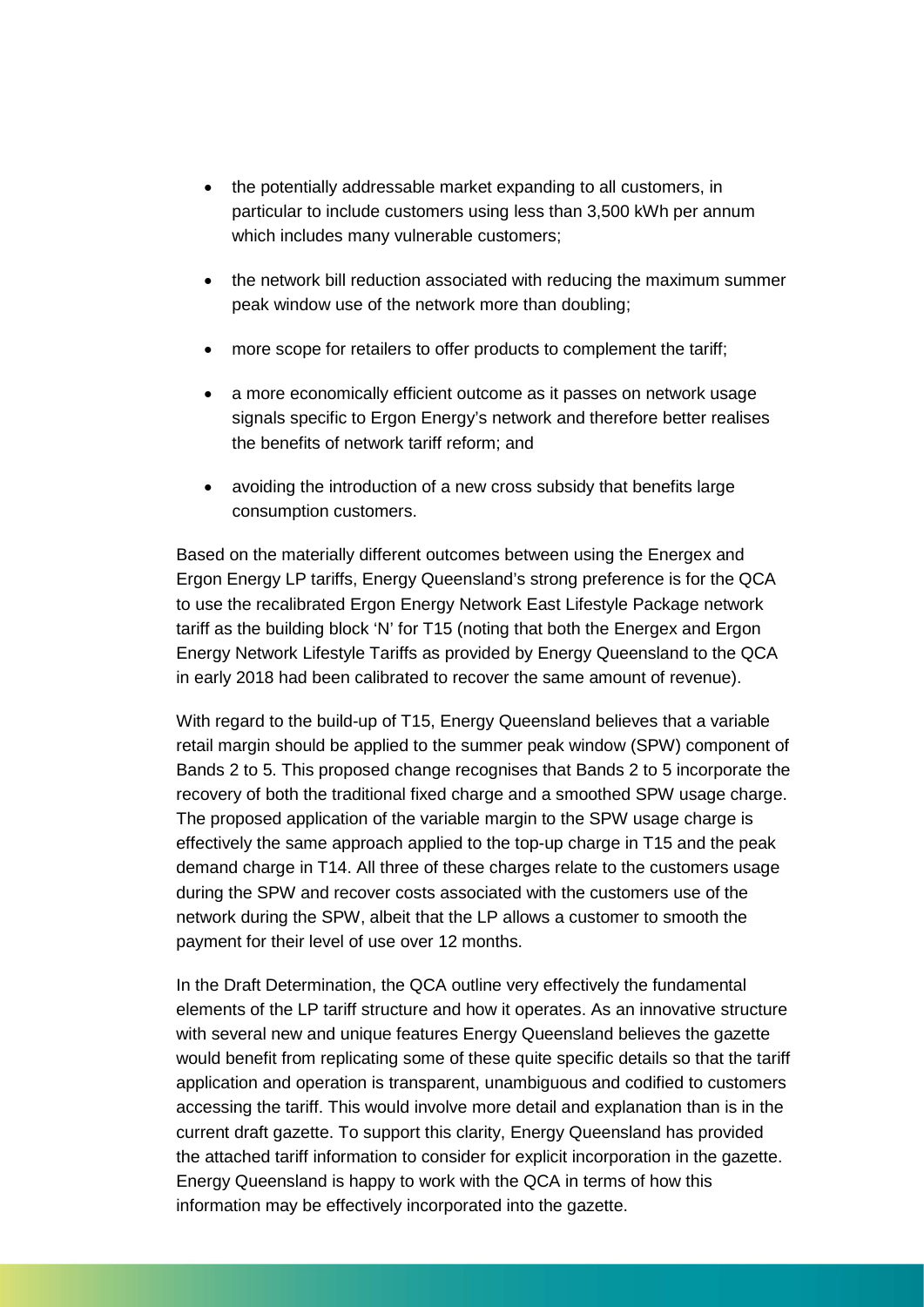Energy Queensland also notes the precision of the monthly band charges has been retained to three decimal points, the same as daily fixed charges. Given the tariff will be presented to the customer on a rate per month basis Energy Queensland proposes that the band charge be expressed as a whole dollar price with no cents, noting the small adjustment that this represents in percentage terms.

**Section 3.2.2, page 15** – Energy Queensland considers the following wording of the Draft Determination to be inaccurate:

*The top-up rate is applied on the maximum consumption above the daily SPW band limit within that month. The top-up rate is applied when customers consume beyond their SPW band limit (see below) on any day between November and March, or have selected the pay-as-you-go option (Band 1).*

For a customer on Band 1, the top-up rate will only apply during the months of November to March. The current drafting implies that for customers not on Band 1, the top-up rate applies only during November to March, but for customers on Band 1, applies all year. Energy Queensland suggests the following amendments to the paragraph on page 15 of the Draft Determination, to more accurately reflect the application of the top-up charge:

*The top-up rate is applied on the maximum consumption above the daily SPW*  band (see below) on any day between November and March<sup>52</sup>. The top-up rate *only applies in the month in which maximum consumption is higher than the SPW band limit. The top-up chargeable quantity if applicable is derived from the day with the single highest consumption in the SPW in the month.* 

Energy Queensland notes that footnote 52 will also need to be amended to reflect the changes suggested above.

**Section 3.2.2, page 15** – Energy Queensland considers the wording of footnote 52 to be inaccurate. Whilst it is correct that if the SPW allowance is 5kWh, and on only one day in December a customer exceeds that amount and uses 6kWh in the daily SPW, then a top-up charge is applicable. What is not mentioned is that it is the maximum exceedance in the month that attracts the top up charge and there is only one possible top up charge per month. In addition, Energy Queensland notes that the charge of \$7.713 in footnote 52 is not aligned with the top-up charge rate set out on page 129. Given that the highest monthly peak window usage in the QCA's example is 6kWh, on a 5kWh nominated band this would equate to an excess of 1kWh that is subject to the top up charge of \$4.206/kWh. Hence Energy Queensland suggests the charge in the footnote be changed to \$4.206.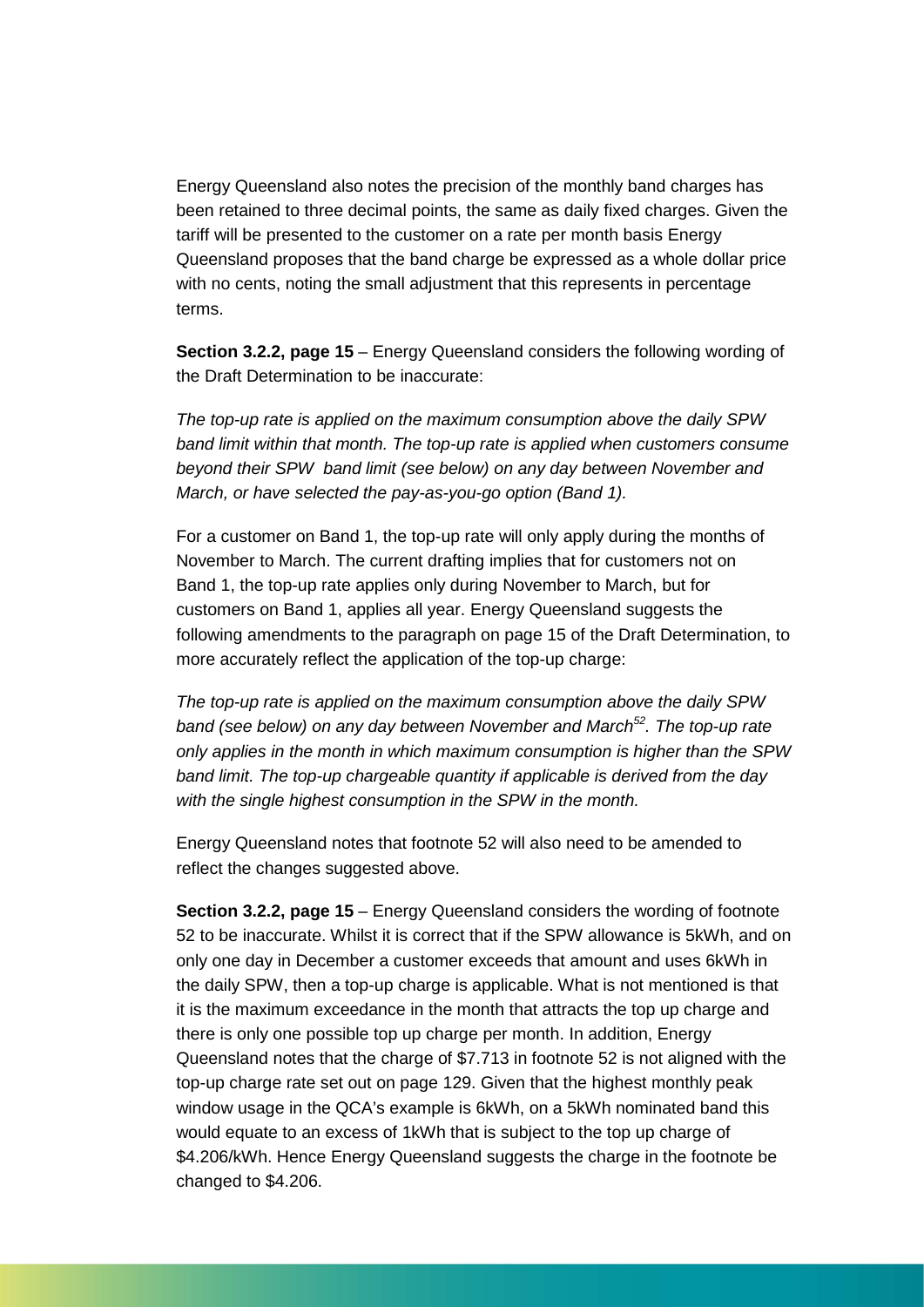**Section 3.2.2, page 16,** top of page – Energy Queensland suggests the following amendments to the paragraph on page 16 of the Draft Determination:

*As in previous situations, access to the T15 trial will be at the discretion of Ergon Retail and Ergon Distribution. To participate, customers will require a smart meter, which may incur installation and ongoing operational costs.* 

**Section 3.2.2, page 16** – load control tariffs – at the network level, Energy Queensland does not see there being any barriers to the load control tariffs being offered in conjunction with the residential Lifestyle Tariff trial.

**Section 3.2.3, page 20** – As discussed above, Energy Queensland notes that the following statement is incorrect:

*Ergon Retail's proposed T15 is built on network costs that are identical in both Energex and Ergon Distribution's distribution areas. As a result, no adjustments to the cost components are required.* 

### **2.2 Renewable Energy Target costs**

The QCA has stated in the Draft Determination that it expects that ACIL Allen will update the estimate of Small-scale Renewable Energy Scheme (SRES) costs in its Final Determination using the final small-scale technology percentage (STP) for 2018. The Clean Energy Regulator has now published the 2018 STP of 17.08%, a significant and material increase on the non-binding value of 8.06% used in the draft. Energy Queensland recommends that the SRES costs are updated in the Final Determination to reflect the updated STP.

## **2.3 Digital Meter pricing for small and large customers**

Energy Queensland has a number of issues for consideration in relation to the drafting of digital metering prices for both large and small customers.

#### **2.3.1 Legacy customer arrangements**

Energy Queensland notes that the determination of the digital metering prices for large and small customers encompasses both a 'capital' and 'operational' cost.

Energy Queensland is concerned that by determining a price that aggregates both of these elements into a single price it may result in situations where customers who have had a capital cost of their digital metering already funded (either by the customer or another party), will incur an ongoing charge that has a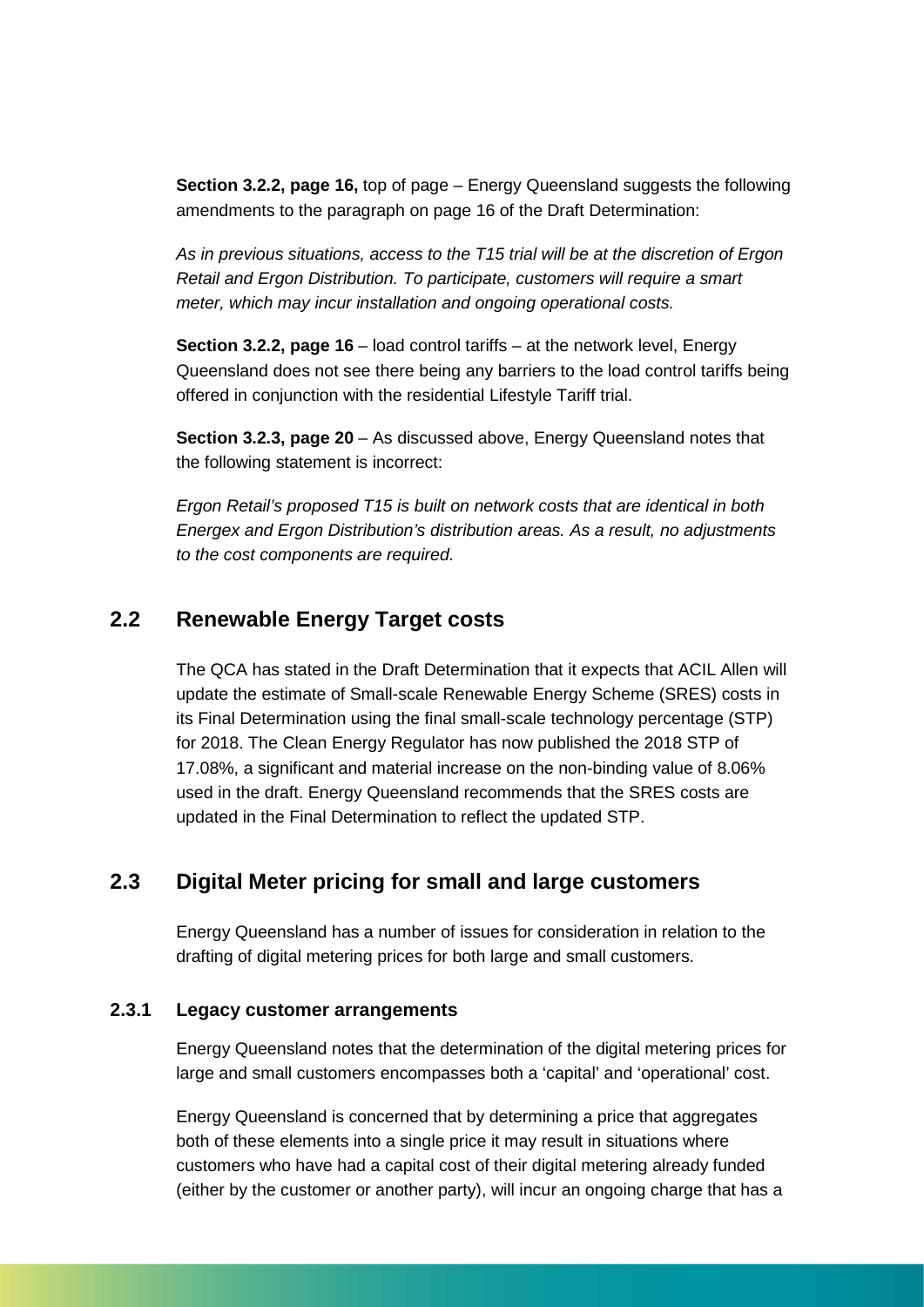capital cost built in, effectively paying the capital costs twice. This applies to both large and small customers.

By determining a cost in this way it may also create challenges in scenarios where a retailer or other party may choose to fund the capital costs of a digital meter as part of a tariff trial, retailer-led deployment or similar program. This also has immediate consequences for small and large customers with existing digital meters.

Energy Queensland would encourage the QCA to consider a charging structure that provides flexibility in the annual charges to accommodate for the separate recovery of the capital and non-capital components.

Energy Queensland also encourages the QCA to consider alternative approaches for the recovery of digital meters in regional Queensland.

#### **2.3.2 Approach to setting prices for digital meters**

Energy Queensland supports consideration of a digital metering cost application that has best possible customer benefits. One option among others is the establishment of an upfront capital charge for digital meters, similar to the Alternative Control Services (ACS) mechanism that was previously in place for type 6 meters i.e. an upfront capital charge for the meter and an ongoing 'noncapital' (operational) charge. As with type 6 metering previously, Energy Queensland proposes that the upfront capital charge is levied as a one-off charge, rather than as an ongoing daily charge applied to customer's bills.

Firstly, it would address the issues raised above relating to legacy metering and provide greater future flexibility for parties other than the customer to fund the capital costs of the meter in the future. This approach has greater alignment with the drive for more innovative products and solutions that was envisioned as part of the *Power of Choice* (PoC) reform program.

Further, it would also mean that the cost of a digital meter/s would be borne by the party requiring the meter, both in new connection and meter replacement scenarios. Such as, in replacement scenarios where a customer requests a meter to support a retail tariff offering, the addition of a controlled load tariff (31/33) or solar. This approach would negate the outcome where a future owner or tenant of a premise is paying the capital costs for a meter they did not request to be installed.

Energy Queensland believes that such a charging structure (upfront capital charge for the meter and an ongoing operational charge) should apply to both new connections and replacement metering due to age or failure of the meter. Further commentary on aged/failed meters is provided in the following section.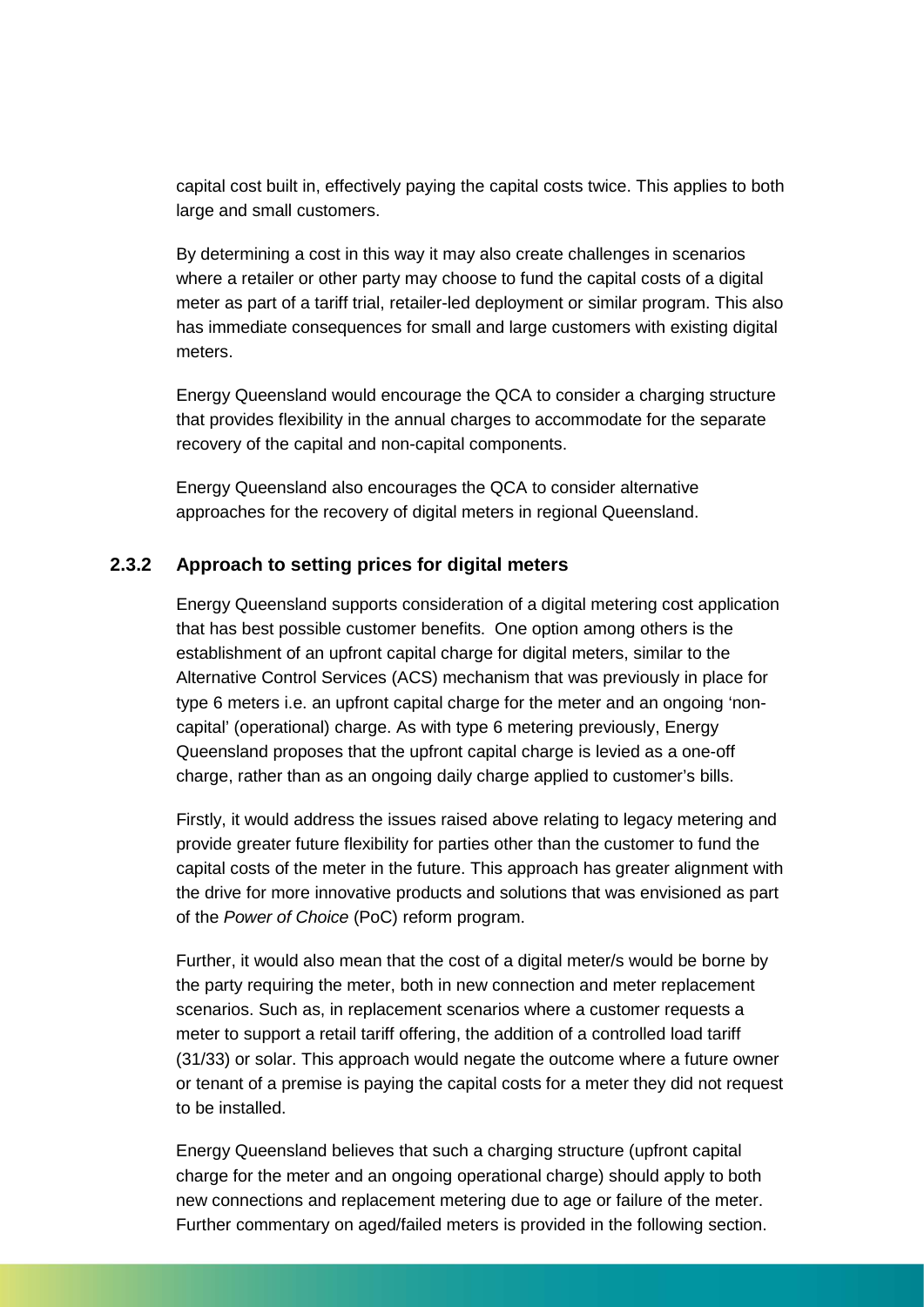#### **2.3.3 Costs separate to the meter**

Energy Queensland notes that there is a breadth of costs potentially involved in the replacement of aged or failed meters, or the installation of digital meters at older properties compared to new connections.

For replacement metering, driven either by aged/failed meters or customer-driven replacements (for example, for solar or controlled load installation), there are a wider range of potential works that may be required, dependent on the age and condition of the customers' existing metering installation.

The costs associated with these works are levied to EEQ by its Metering Coordinator (MC), and are invoiced once the new or replacement metering installation has been completed. Often these costs cannot be determined until the Metering Provider (MP) is at site and can determine the additional works that may be required. For example, a digital meter is unable to be installed on a switchboard that does not have fire-retardant backing plate. Many older sites have metering boards with timber and asbestos backing meaning these switchboards will all need additional works.

Further, where a single meter on a meter board requires replacing and a customer has more than one meter, all accumulation meters will need to be replaced. Metrology procedures do not enable a mix of type 5/6 and type 1-4 or 4a metering. This necessarily adds additional costs in relation to the potential works required to achieve compliance.

Energy Queensland anticipates that the replacement of meters due to age or failure will outweigh new connections/installations by a ratio of 3 to 1 and we urge the QCA to consider these costs as part of the Final Determination so as not to potentially limit EEQ's ability to recover these costs.

Energy Queensland is happy to provide further commercial-in-confidence information on these costs to the QCA for deliberation to assist in its Final Determination.

#### **2.3.4 Capital costs of removed meters**

On page 82 of the Draft Determination, the QCA have noted that customers who request that a working accumulation meter be replaced with an advanced digital meter may need to pay a metering services charge for the capital component of the working meter that was removed. This charging arrangement also applies when a failed meter is replaced.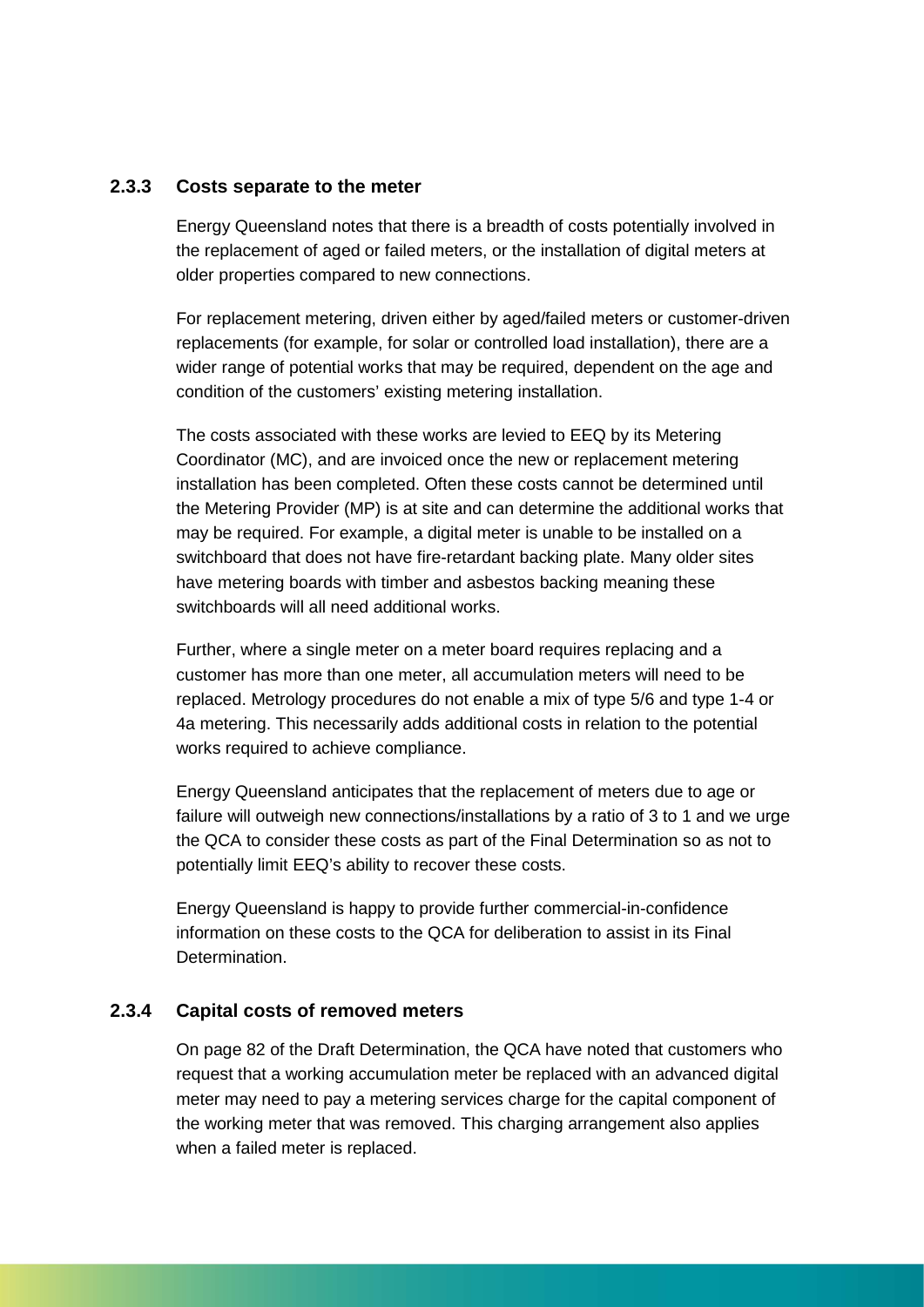#### **2.3.5 Treatment of type 4A metering**

Energy Queensland supports the QCA's identification of the additional costs associated with type 4A meters (meters with no telecommunications) due to the requirement to continue with physical meter reading and other services, and the pass-through of this price signal for customers who 'refuse' (choose not) to have the telecommunications within the digital meters enabled.

However, for customers where their premise is located in a telecommunications blackspot, Energy Queensland does not support the pass-through of these additional charges. In this instance, Energy Queensland is of the view that the retailer should not pass through these charges as a 'good faith' arrangement until telecommunications become available in that geographical location.

Energy Queensland notes that it is likely to have the most significant number of telecommunication blackspots in the National Electricity Market due to the vastness of its retail region and retailers should be actively seeking to offer customers in telecommunication blackspots alternative products which may assist them to derive some benefits from their digital meter.

Energy Queensland proposes that for customers in telecommunication blackspots the same charges for customers with type 4 digital meters are applied.

#### **2.3.6 Recovery of costs incurred in provision of metering**

Previously small customer regulated metering was considered a non-network distribution charge, and as such passed through to customers with no retail margin. This was because retailers had no role in provision of metering. However, under the competition in metering legislative framework, retailers now have a number of significant functions to undertake including:

- Development and performance management of Retailer MC contracts;
- Initiation of new and additional market transactions:
- Interactions with customers in relation to their metering needs; and
- Issuing of Planned Interruption Notices and additional bill printing costs.

These additional responsibilities have required significant billing system changes and additional retail resources to provide these new functions. Energy Queensland is also aware of a number of pending rule changes relating to the existing competition in metering legislation, including a proposed change from the installation of digital meters. Given these potential rule changes, there remains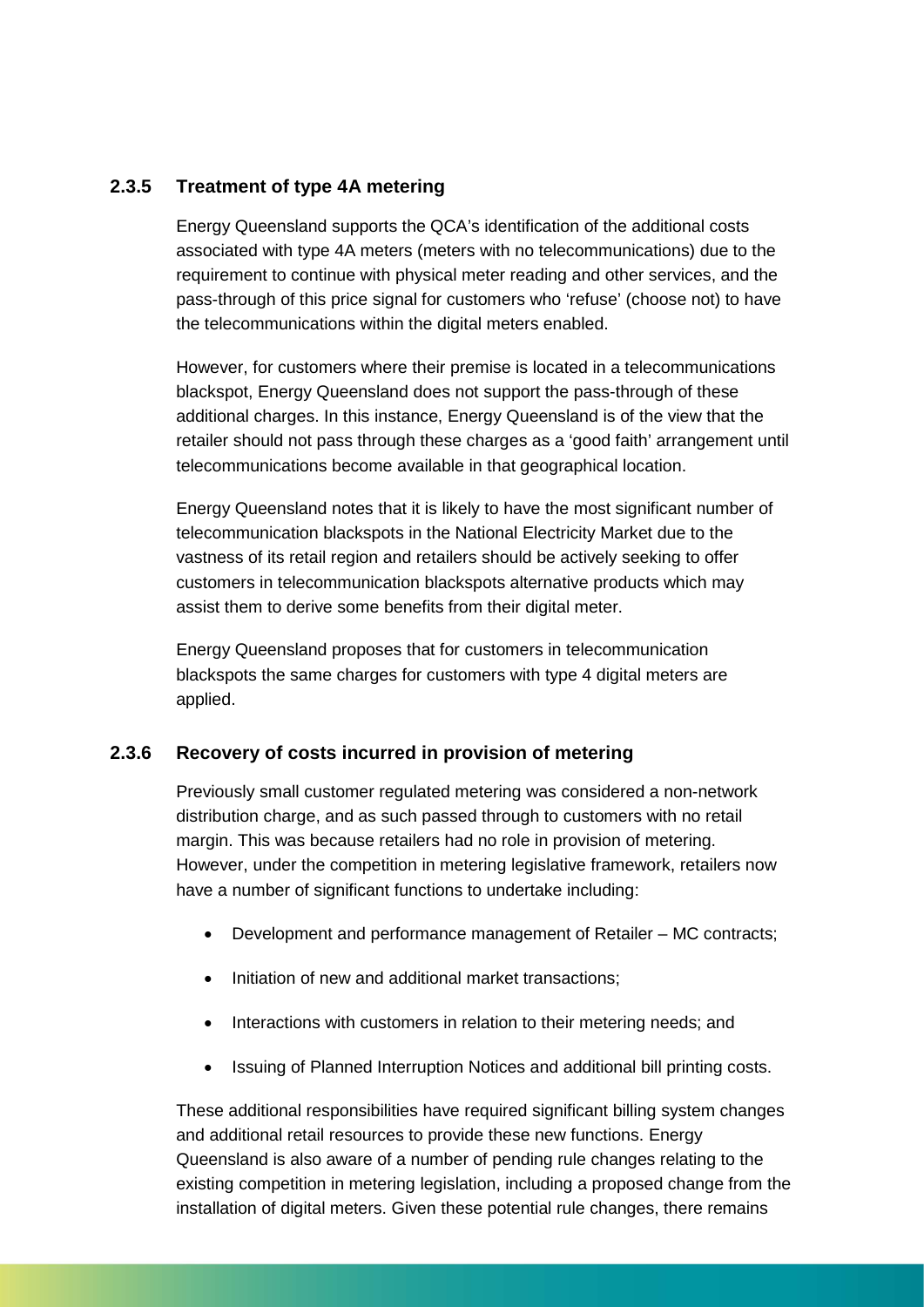considerable regulatory risk relating to competition in metering and further regulatory obligations / costs that may be incurred over the next several months.

On this basis, the recovery of costs incurred as a result of the provision of metering services would be considered reasonable. We consider the appropriate method for accounting for these costs is through adjustment of the Retail Operating Costs in tariffs.

#### **2.3.7 Large customer digital meter pricing**

The QCA has indicated that large customer metering was a pass-through to retailers. However, because large customer metering has been unregulated for a considerable period of time, metering for large customers was not classified as a non-network distribution charge as it is for small customers. For this reason, the EEQ Large Customer Standard Retail Contract has an existing provision for the billing of digital metering costs to its large customers. The QCA does not need to determine metering prices for large customers. This is expanded further below.

In the Draft Determination (page 47), the QCA has indicated that EEQ charged large business customers an upfront metering charge of between \$331.61 and \$653.97 (excluding GST) and \$1.97 to \$9.54 per day for ongoing metering charges. The EEQ webpage where this information was sourced from has since been updated to make clearer the differentiation of metering charges for large and small customers. The up-front metering charges as quoted by the QCA apply only to small customers, whilst only the on-going daily metering charges described in the Draft Determination are applicable to large customers.

Further, these daily on-going metering charges reflect legacy (existing) large customer meter costs rather than for new large customers connected since 1 December 2017. These legacy charges reflect a previous charging mechanism by Ergon Energy for large customer metering based on a regulated asset base. For new large customer metering, EEQ was intending to charge large customers based on the actual metering at their premises. There are considerable differences in costs between different large customers. For example, high voltage metering (types 1, 2 or 3) compared with a large business customer with low/high voltage type 4 meters.

The approach proposed by the QCA is to charge large business customers for metering based on their customer classification, rather than based on the metering installed at their premises. This will result in either an undercharge or overcharge in metering for large customers. For customers where the QCA determination represents a charge higher than a price which it could directly negotiate with an MC, then these customers may churn their MC or MP away from EEQ. This will have the impact of leaving EEQ with large customers where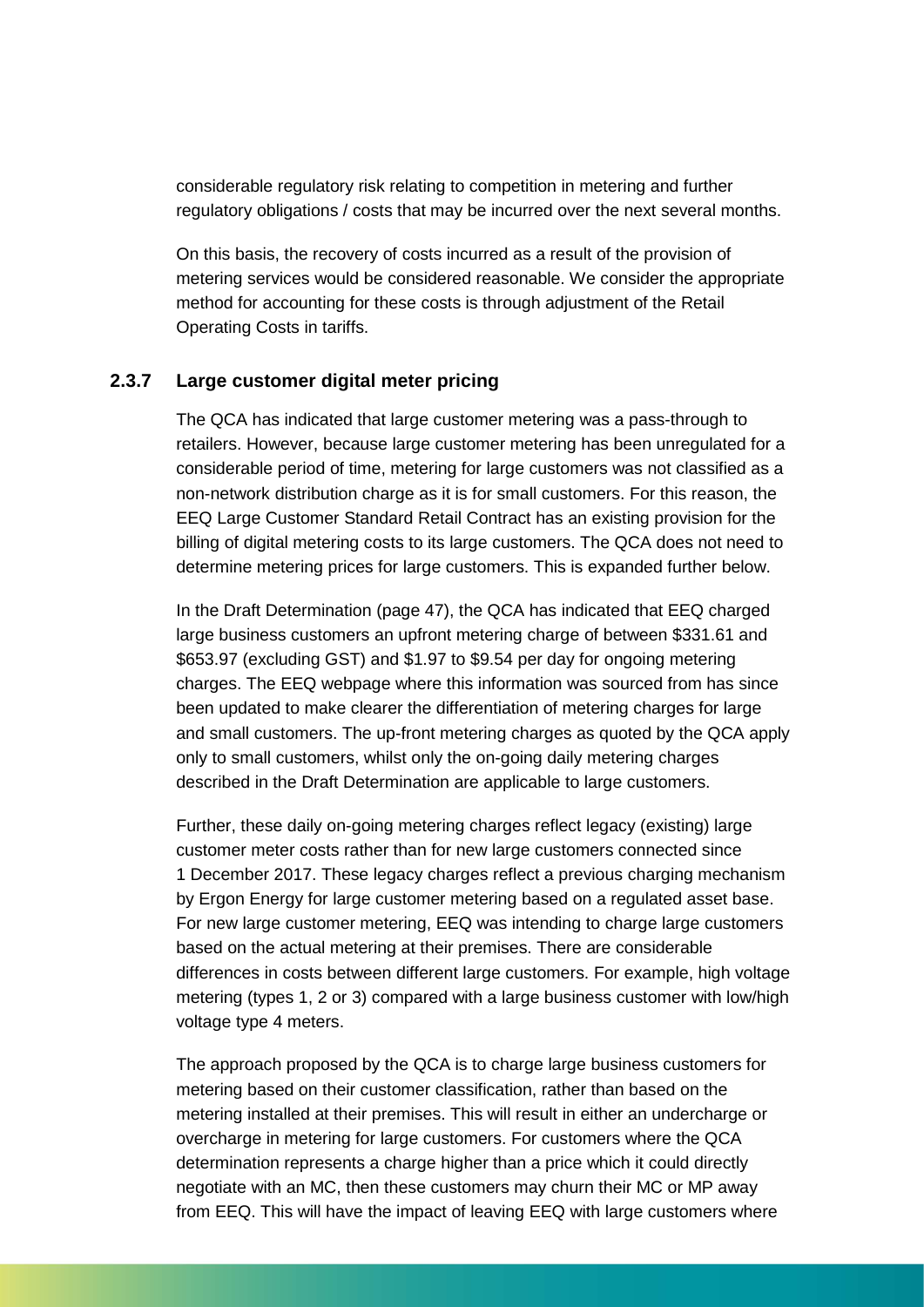the daily charge represents an under recovery of costs resulting in a negative impact on EEQ.

The Draft Determination also does not take into consideration the significant additional costs for large customers with meters that have high voltage current transformers. There is also a mandatory requirement to undertake testing every 10 years for these transformers, with costs in the order of \$20 000 - \$30 000. Energy Queensland is of a view that these costs should be borne by the very limited number of large customers for whom these charges apply.

As advocated by Energy Queensland in its previous submission, and as noted by the QCA in the Draft Determination, there is an existing contestable market for large customer metering and costs associated with metering make up only a very small part of their overall bill. For these reasons, and to avoid the cross subsidising of large customer metering costs between sites, Energy Queensland contends that large customer metering should not be set by the QCA in its determination.

## **2.4 Accumulation metering costs**

#### **2.4.1 Mount Isa and Isolated Networks**

Energy Queensland notes that the QCA has not included upfront charges for accumulation meters, presumably because DNSPs do not install meters under the PoC reforms. However, Ergon Energy continues to install regulated type 6 meters in Mount Isa and the isolated networks (as they are exempt from the PoC reforms) and charge retailers, for Mount Isa at least, at prices that are approved by the Australian Energy Regulator. EEQ notes it will continue to pass these charges through to customers in these isolated areas.

EEQ will seek to continue to recover these upfront costs from customers. However, in the absence of gazetted prices for the upfront charges of accumulation meters there may be a risk EEQ will be unable to recover these costs from customers in Mount Isa and isolated networks.

#### **2.4.2 Application of charges for accumulation meters**

Energy Queensland notes that the QCA have structured the application of residential and small business metering charges for accumulation meters on a 'per tariff' basis. This implies that a customer with multiple primary tariffs only, such as a customer with tariff 11 and 20 only on the same account, will pay multiple 'primary tariff' meter charges. The application of 'primary' meter charges is based on the Network Tariff Code at the connection, not the number of primary retail tariffs that are on the account.